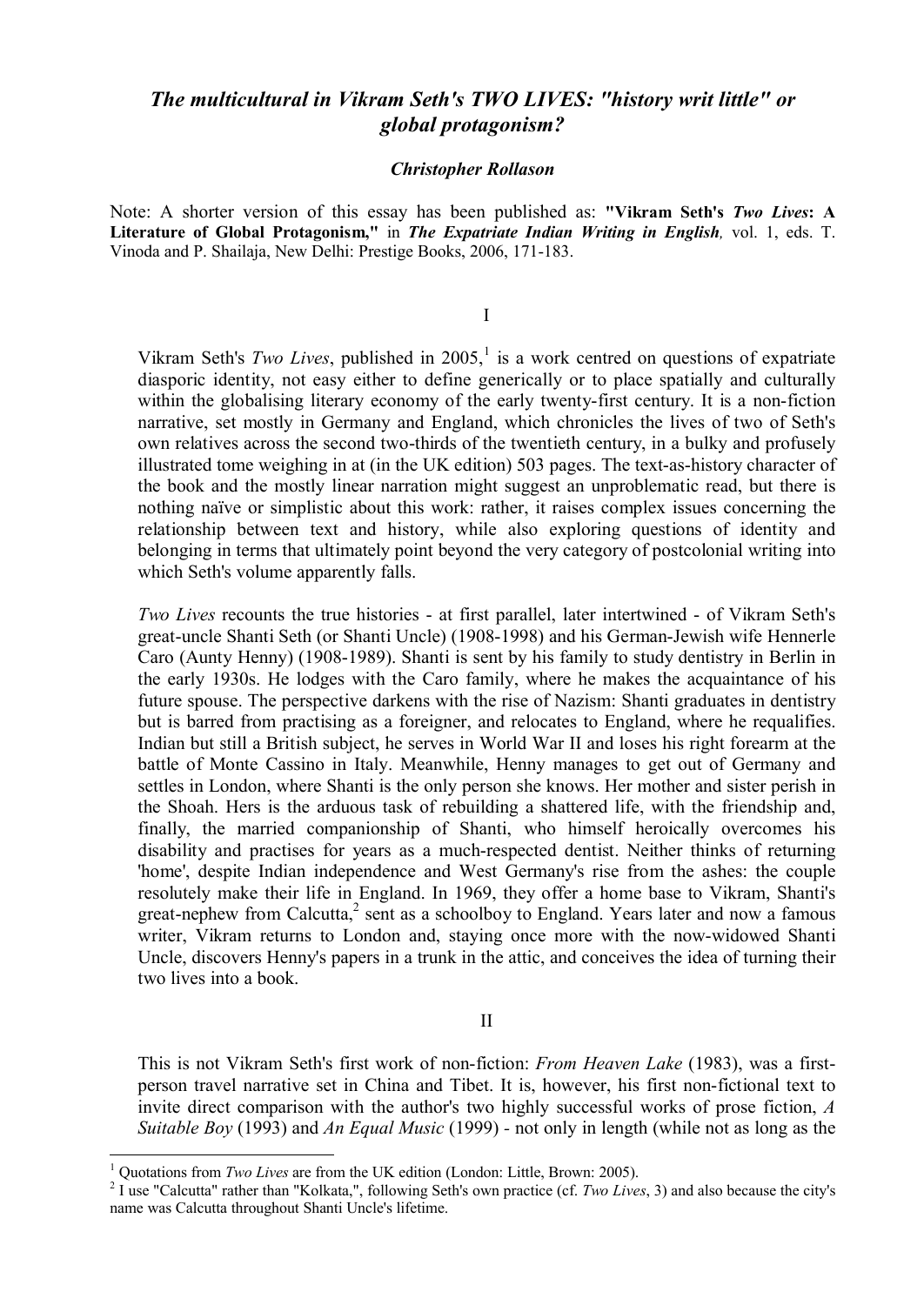mammoth *A Suitable Boy*, it is certainly its successor's equal in bulk), but also in its look on the page: like Seth's two conventional novels (and indeed like *The Golden Gate*, his novel in verse of 1986), *Two Lives* is divided into numbered sections-and-subsections of the type 1.1, 1.2, etc. The book's very typography thus aligns it from the beginning with the author's works of fiction, suggesting that this is Seth's way of organising a narrative of whatever kind. A further presentational similarity linking *Two Lives* and *A Suitable Boy* appears in the (historical) family chronologies appended at the end of the one, which neatly parallel and balance the (fictional) family trees that appear at the beginning of the other. The graphic aspect of *Two Lives* thus suggests from the outset that the factual narrative is likely to be closely bound up with its author's earlier fictional practice.

It is no simple matter to define *Two Lives* generically, for Seth's text lies somewhere on the fault-line between biography and autobiography. The Economist reviewer, while praising it as a "wonderful book," rather gingerly defined it as a "memoir-cum-biography";<sup>3</sup> the Time review declared: "Fortunately, there is more to *Two Lives* than two lives." 4 The book's first readers in general seem to have had problems deciding what kind of writing it is. This applies to both Western and Indian critics: a commentator on India's Rediffmail website, attending Seth's presentation of the book in Bangalore,<sup>5</sup> observed with some perplexity: "The structure was part biography, part memoir and part history.".<sup>6</sup>

On this point, some general considerations may be illuminative. Biography and autobiography, though related genres and both forms of what may be called "life-writing," exhibit striking points of difference on the formal level: the subject of a biography may be alive but is more typically dead, whereas that of an autobiography is by definition still alive and the life narrated is therefore necessarily incomplete. In autobiography, besides, the narrating and narrated "I" are one and the same, whereas biography draws a clear line between narrating "I" and narrated "he" or "she." On the level of content, (auto)biography may be divided into a number of subcategories depending on whose life is being narrated. The most obvious distinction here is between the famous and the non-famous. Lives of the famous are typically of respected (or else notorious) figures from the historical, political or high-cultural fields, but there is also a mass-cultural variant in the form of the celebrity life: one might distinguish here between the "consecrated" and the "celebrity" (auto)biography.<sup>7</sup> (Auto)biographies of the non-famous, by contrast, take subjects not previously known to the wider world who are seen, by their biographers or themselves, as being representative of a particular category of person. One might, then, distinguish between "famous-person" and "representative" (auto)biographies. Life-writing of this kind has close links with the area known as Subaltern Studies, as in many cases the subjects of such (auto)biographies are presented as representatives of "non-hegemonic" social groups (women, ethnic minorities, migrants) that are perceived as oppressed or marginal. Such texts could be termed "subaltern (auto)biographies," an example being the Latin American *testimonio* genre. <sup>8</sup> Any subaltern analysis of life-writing. meanwhile, needs to take account of the multiplicity of the subaltern, of what Antonia Navarro Tejero has called "subaltern voices that speak from variously

 $3$  (unsigned), "Branches entwined" (The Economist), 101.

<sup>4</sup> Donald Morrison, "A Family Affair" (Time), 52.

 $5$  On 15 October 2005.

<sup>6</sup> (unsigned), "In pursuit of Vikram Seth" (Rediffmail site).

<sup>&</sup>lt;sup>7</sup> The celebrity autobiography genre has, interestingly, recently been subverted by the renowned songwriter Bob Dylan in his autobiographical work *Chronicles Volume One* (2004), which pointedly ignores all the best-known parts of his career in favour of the early and the obscure, and was universally greeted by critics as a substantive work of literature.

<sup>8</sup> Writing on the *testimonio* genre, Belén Martín Lucas ("North American Native Autobiographies and Latin American 'Testimonios'"), stresses its difference from conventional autobiography, since "the protagonist of the *testimonio* speaks … as a member of a community, and not only as an individual" (Martín Lucas, 121).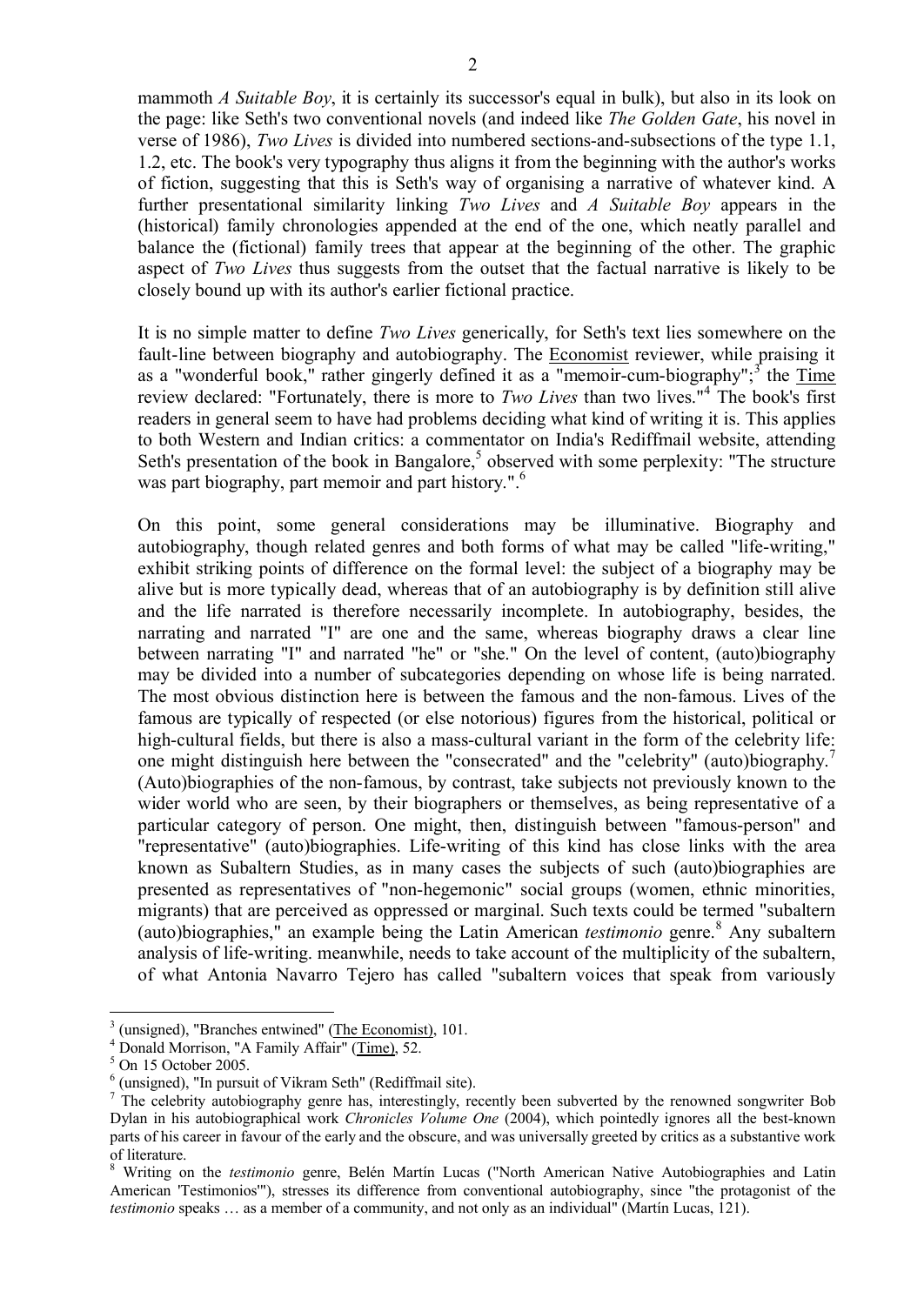subordinated positions";<sup>9</sup> it may be added that someone can be in more than one subaltern position at once, or, equally, in a subaltern position at one moment in their life but not another.

Further, beyond the question of who an (auto)biography is about, the nature and duration of the events narrated varies: not all life-writing tells the subject's entire life. Sigmund Freud's *An Autobiographical Study* (in German, *Selbstdarstellung*, or 'self-portrayal") is better described as an 'autoergography', an ergography being a life that focuses on the subject's work and professional dimension to the virtual exclusion of the more personal. George Orwell's *Down and Out in Paris and London* and *Homage to Catalonia* are both narratives of clearly-defined periods of the author's life and could thus be called partial autobiographies; and autobiography, though not biography, in some cases shades into travel writing or vice versa, so that, for instance, Salman Rushdie's *The Jaguar Smile*, which relates his visit to Nicaragua, could be seen as a thin sliver of the "Rushdie by Rushdie" book which has yet to be written. In addition, biography and autobiography may combine in the same text, and thus Amitav Ghosh's *In An Antique Land* is both a subaltern biography, of an twelfth-century Indian slave in Egypt, and a partial autobiography charting its author's time in that same country.

With *Two Lives*, we are faced with a text which is mostly biography but partly autobiography: Vikram Seth narrates the 'two lives' of Shanti and Henny, variously separate and intertwined, but also provides a considerable amount of first-person information about himself, his relations with his great-aunt and uncle, and the background to his own writing process for both *Two Lives* itself and various of his other works, notably *A Suitable Boy*. The "Vikram Seth" emerging from the text is both the narrator of the story and a character within it. Shanti and Henny were in no way famous before this book appeared, and will only become known to the general public because of it. As Rashmee Roshan Lall put it in a Times of India review, they are "worthy but unexceptional people, now more famous in death than they could ever have dreamed of being while they lived";<sup>10</sup> or, to quote Seth himself from a 2005 interview: "When you write about people who did not make any great impression on the history of the world (…), people who 'rest in unvisited graves', as George Eliot said, then you are free to dwell on those parts of their lives that a conventional biographer cannot."<sup>11</sup> The quotation (in fact a slight misquotation) is from the closing sentence of *Middlemarch*, a novel with which critics have compared *A Suitable Boy*, and which is indeed mentioned by name in that book.<sup>12</sup> Eliot writes: "the growing good of the world is partly dependent upon unhistoric acts; … half owing to the number who lived faithfully a hidden life, and rest in unvisited tombs." <sup>13</sup> In the text of *Two Lives* itself Seth the narrator refers, in terms that seem consciously to echo Eliot's, to how "the acts and decisions of ordinary individuals, trivial or momentous, may lead, sometimes by imperceptible gradations, sometimes by sudden jolts … towards making the world a humane and reasonably secure home for all its denizens."<sup>14</sup>

We are, then, dealing with "representative" rather "consecrated" biography, or with what Vikram Seth himself calls "history writ little." <sup>15</sup> Shanti and Henny are, in most ways, two fairly ordinary middle-class people whose lives appear striking because they lived through exceptional times (the rise of Hitler, World War II, the Shoah, the reconstruction of Europe;

<sup>9</sup> Antonia Navarro Tejero, "Telling (Her)story: An Overview of Subaltern Studies," 94.

<sup>&</sup>lt;sup>10</sup> Roshan Lall, "An Indian dentist and his frau," Times of India (Internet reference).

<sup>&</sup>lt;sup>11</sup> Vikram Seth/Tim Adams, Observer interview (Internet reference).

<sup>12</sup> See Seth, *A Suitable Boy*, 1371.

<sup>13</sup> Eliot, *Middlemarch*, 795.

<sup>14</sup> *Two Lives*, 348.

<sup>15</sup> *Two Lives*, 348.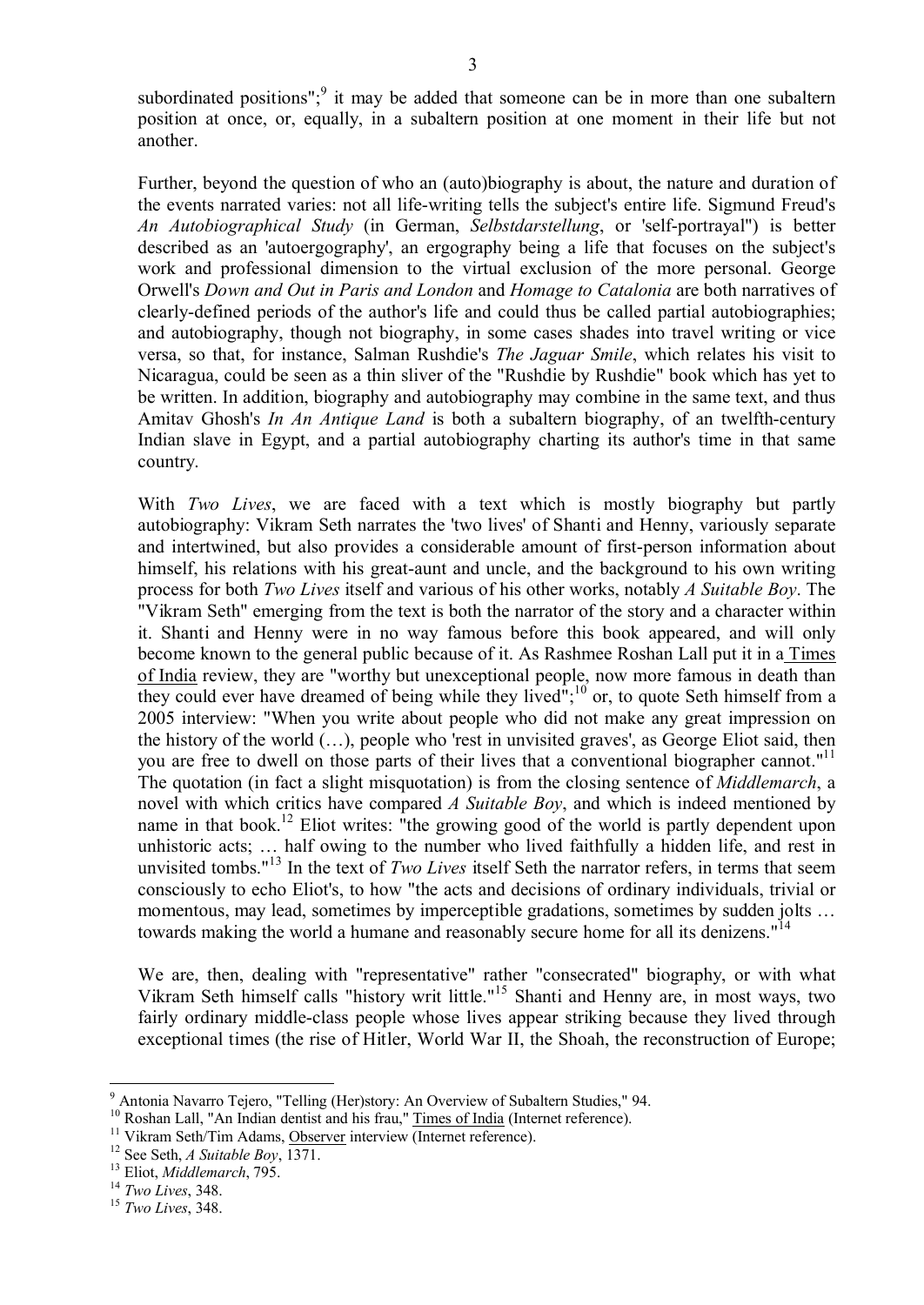the Quit India movement, Partition and Independence). On the other hand, both can be seen as cases of subaltern lives in certain aspects, above all given their time and place(s) - Henny obviously, as a German Jew forced into exile in the 1930s, and Shanti as a British colonial subject who sacrificed himself in World War II, "in the service of a country that was ruling and unwilling to relinquish - his own." <sup>16</sup> On the latter point, Nilanjana S. Roy, reviewing the book on the Rediffmail site, states: "Indians fought in both of the Great Wars, but that experience has rarely been captured in our literature … By giving Shanti a voice, Seth opens a window into the brown man's war."<sup>17</sup> Observations like this suggest the realm of Subaltern Studies, and one might add that the "brown man's war" does actually figure prominently in at least two recent novels from the South Asian cultural space, Michael Ondaatje's *The English Patient* and Amitav Ghosh's *The Glass Palace*. Objectively, nonetheless, such subaltern status as may be claimed for Henny and Shanti is unlikely to strike most readers as applying in any kind of absolute or across-the-board terms to the *whole* of their story: in England, the couple eventually settled down into a suburban, professional/managerial middle-class existence.

Meanwhile, Vikram Seth's own biographical input into the book itself verges on both autoergography (liable to be read as direct or indirect commentary on *A Suitable Boy*) and famous-person biography (Seth is, after all, one of Indian Writing in English's biggest stars, and while his established place as a substantive writer gives him consecrated status, he also has certain celebrity attributes). Many readers, egged on by the massive sales of *A Suitable Boy* and the record-breaking publishers' advances<sup>18</sup> paid for *Two Lives* itself, will no doubt buy this volume as much for what it reveals of its author as of his subjects. In a sense, *Two Lives* could even have been called *Three Lives* (albeit Seth himself has, in an interview, put the matter a shade more modestly: "It's *not* three lives - the focus of the book is still basically on Shanti and Henny. The ideal title of the book would be in Hindi, because we have a word for it: *dhai jeevan*, two and a half lives<sup>"19</sup>). Nonetheless and for all the glitter, the Indian critic Uma Nair correctly reminds us that this remains the story of "two people who would have never been known if not for a grand nephew who decided to tell the tale."<sup>20</sup> Summing up, we might describe *Two Lives* as a two-track representative biography with certain subaltern elements, fused with a partial autoergography with some consecrated-cum-celebrity aspects. We are, certainly, dealing with a highly complex textual phenomenon.

## III

The lives recounted, be they Shanti's, Henny's or Vikram Seth's own, all have a transnational and transcultural reach. The novelist Seth's relationship with his Indian background has always been ambivalent: if *A Suitable Boy* consecrated him as an epic writer of postindependence India, both its predecessor and successor works are not located in India and refer to their author's homeland either scarcely or not at all (*The Golden Gate* is set in California, *An Equal Music* in England, Italy and Austria). <sup>21</sup> *An Equal Music*, in particular, has raised eyebrows thanks to its lack of "Indianness" (though Silvia Albertazzi sees that

<sup>16</sup> *Two Lives*, 119.

<sup>&</sup>lt;sup>17</sup> Nilanjana S. Roy, "Two Lives, remembered" (Internet reference).

<sup>&</sup>lt;sup>18</sup> Time, presumably a reliable source, speaks for the US of a "reported \$2.5 million advance," from Harper Collins (Morrison, 52). For the UK, The Daily Telegraph gives the figure of £1.4 million (from Little, Brown), calling it 'the biggest non-fiction advance in publishing history' (Vikram Seth/Alexander Masters, Daily Telegraph interview, 1). <sup>19</sup> Seth/Masters, 2.

<sup>&</sup>lt;sup>20</sup> Uma Nair, Newzin review (Internet reference).

<sup>&</sup>lt;sup>21</sup> In *The Golden Gate*, the author himself appears in the text twice, first in a digression about an editor's party where he is addressed as "dear Mr Seth," and later as a party guest and under the thinly disguised anagrammatic appellation of "Kim Tarvesh" (Seth, *The Golden Gate*, 100, 239). *An Equal Music* has no Indian characters and does not refer to India at all.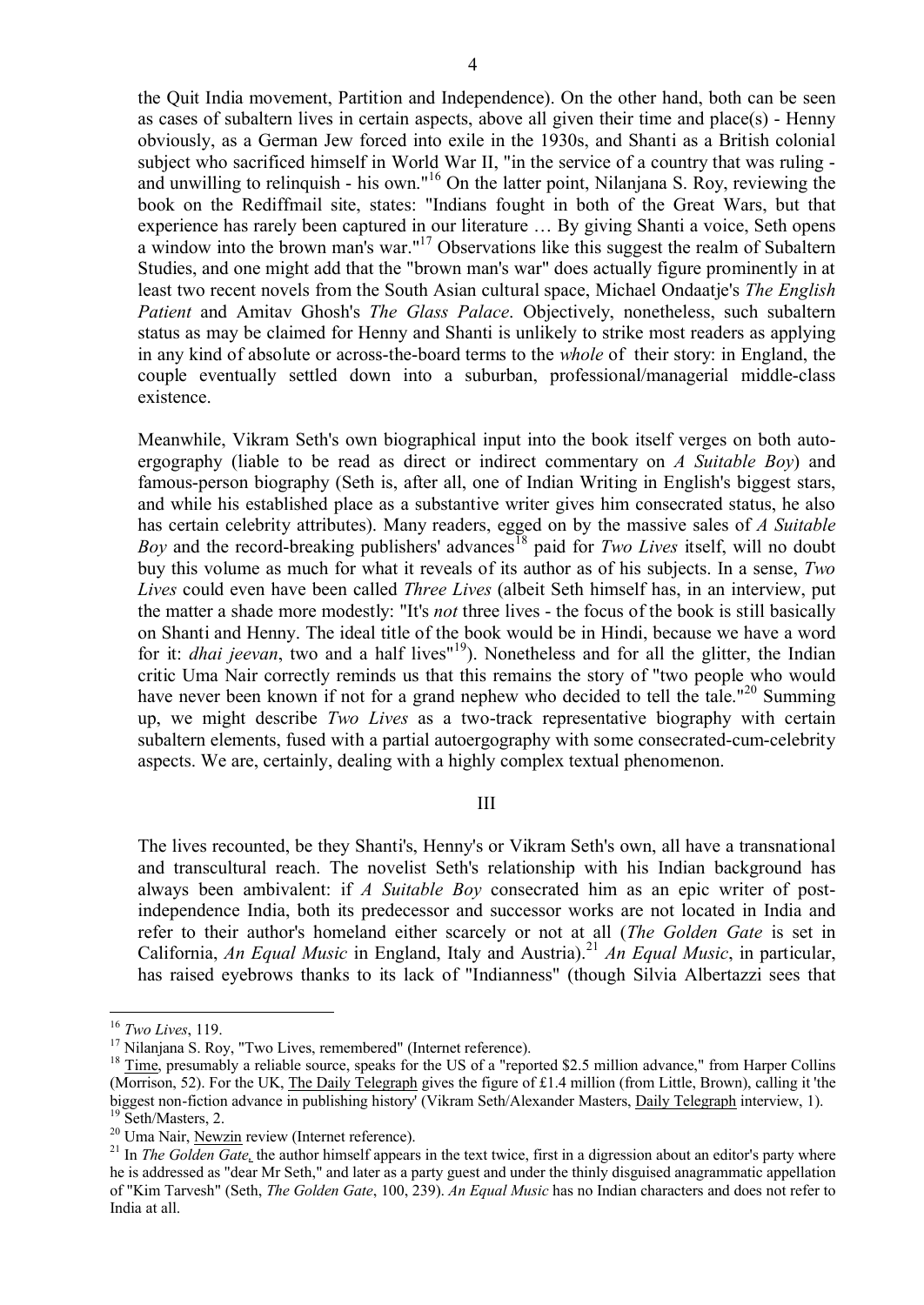novel as an instance of how "the Postcolonial representation of European culture can alter our (European) perspectives on Western arts," arguing that this novel privileges experiences of displacement and non-belonging that parallel the migrant's world - thus, effectively, reading it as indirectly constituting an 'Occidentalist' view of the West from outside).<sup>22</sup> In *Two Lives*, however, one of the protagonists is Indian, and so is the narrator.

The tale Vikram Seth tells could be considered 'typically Indian' or 'representatively Asian' in the light of its author-narrator's obvious attachment to kinship structures, be it the close or the extended family (a factor underscored syntactically by Seth's referring throughout, in the Indian way, to "Shanti Uncle" rather than "Uncle Shanti"). In *Two Lives*, indeed, Seth admits that he wrote the whole of *A Suitable Boy* living in his parents' home, with his immediate needs taken care of by his family: "But my parents did not prevent their son from returning to live under their roof, to, in effect, sponge off them. They were happy to see me ...".<sup>23</sup> Seth confirms this kinship-structure orientation in an interview in The Observer in September 2005, in which he declares: "My family has been the biggest thing in my life."<sup>24</sup> One may also adduce the joint interview which appeared in Outlook in October 2005 with Seth and his mother Leila, where Vikram says of today's India: "It is certainly true that in some respects the bonds of the extended family are loosening. But I don't think that Indian families are going to become as distant from their parents, for instance, as people are in the West," while Leila, more personally, confesses: "I am so blessed that I get to live on a daily basis with my grandchildren." <sup>25</sup> Certain Indian values, then, remain crucial for the author of *Two Lives*.

Nonetheless, Vikram Seth is today an expatriate and has been in that condition for large swathes of his life, while Shanti Seth comes over as an actually more deracinated figure than his great-nephew, living in Germany, then England, and after "two brief visits to India during the mid-thirties" <sup>26</sup> not returning again (though in close touch with his family). On this sensitive issue of diasporic identity, immediate critical reaction within India varied. Rashmee Roshan Lall, in the already-cited review from The Times of India, declared: "He [Seth] has proved, if proof were needed, after his Chinese odysseys in print and *An Equal Music*, that he is possibly the most 'international' of India's literary success stories. Seth … just happens to be Indian by birth and breeding; his literary sensibilities are European. This book could easily have been written by a European."<sup>27</sup> By contrast, Mini Kapoor, in an interview in the Indian Express, saw *Two Lives* as a typically diasporic book, saying to Seth: "[*A Suitable Boy*] engaged with independent India's early years. Now you move to the diaspora and your characters connect with major events of the 20th century, World War II and the Holocaust."<sup>28</sup> On this reading, the life-stories of diasporic Indians - of both Shanti and Vikram Seth become part of a larger world-historical mosaic, in which Indian history has its autonomous dynamic yet is inextricably bound up with other countries' histories and with the whole global system.

The denizens of this book's pages inhabit an intercultural space which may be called tricultural (Anglo-Indian-German). The two Seths belong to Indian culture by birth, to British culture thanks to empire, language and residence, and to German culture for family reasons (marriage or great-nephewhood) and having learnt the language; Henny is German-

<sup>22</sup> Silvia Albertazzi, "An equal music, an alien world," 103.

<sup>23</sup> *Two Lives*, 39.

<sup>&</sup>lt;sup>24</sup> Vikram Seth/Tim Adams, Observer interview (Internet reference).

<sup>&</sup>lt;sup>25</sup> Vikram Seth/Leila Seth/Sheila Reddy, Outlook interview (Internet reference).

<sup>26</sup> *Two Lives*, 95.

 $27$  Roshan Lall, "An Indian dentist and his frau," Times of India (Internet reference).

<sup>&</sup>lt;sup>28</sup> Vikram Seth/Mini Kapoor, *Indian Express* (Internet reference). For other IWE explorations of the Shoah Jewish question, see Anita Desaii, *Baumgartner's Bombay*, and, more recently, Salman Rushdie, *Shalimar the Clown*.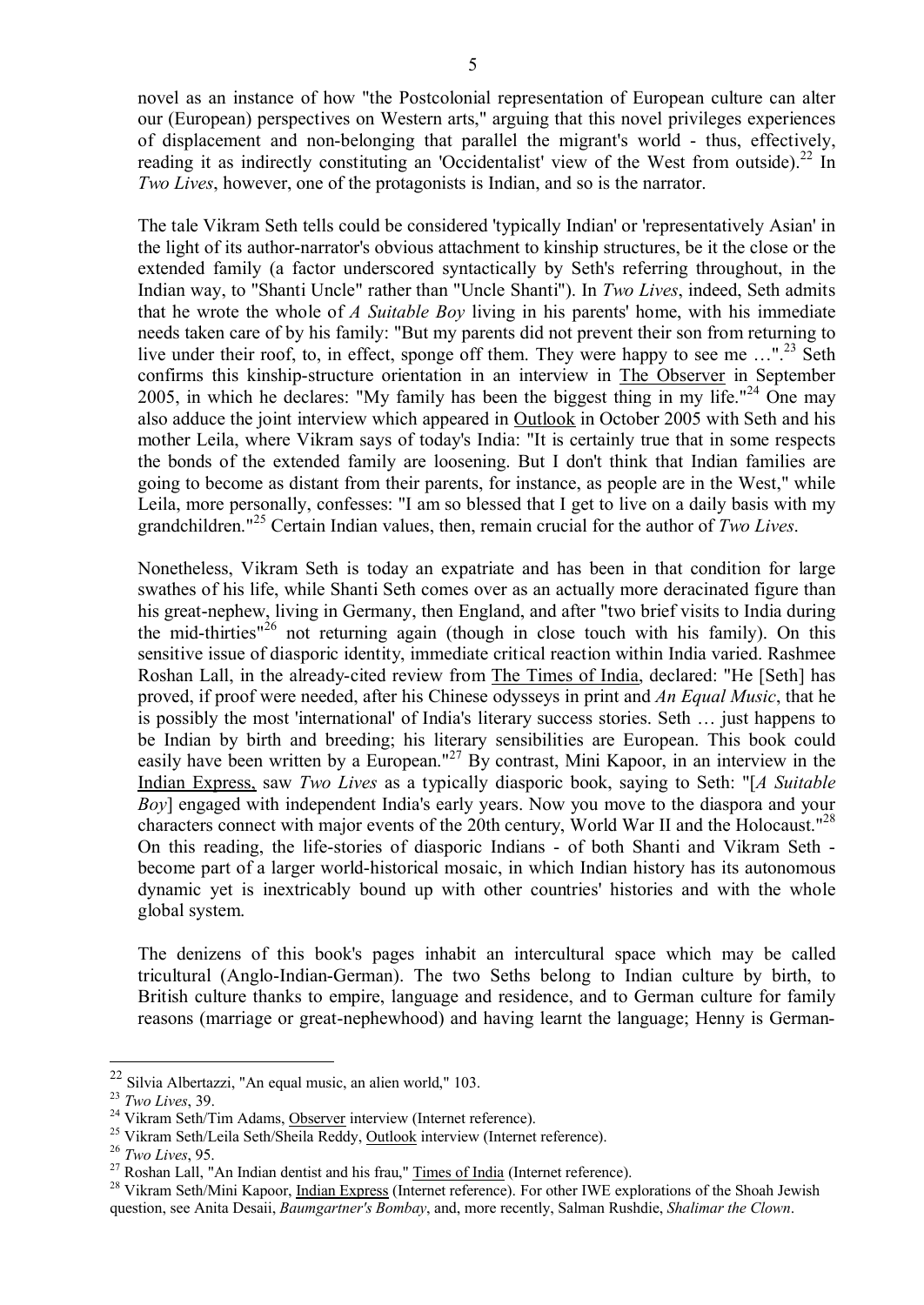Jewish by birth and native language, British by residence and adoptive language, and Indialinked by marriage. Professionally, Shanti Seth is an Indian who, having failed to get into one of his country's elite institutions, the Roorkee College of Engineering, <sup>29</sup> qualifies in dentistry twice over, in Germany and England, and ends up practising in his second host country; Vikram Seth is an Indian educated at Doon College, an Indian replication of the English "public school" (i.e. elite boarding school), and then, while based with Shanti and Henny, at an actual English public school, Tonbridge, going on to university at Oxford and then in the US; while Henny, though lacking formal qualifications, incorporates herself into the German and then the British labour market.

All, then, are culturally diasporic, and none belongs definitely anywhere. It is useful to distinguish between voluntary and involuntary expatriation (and return), but if Vikram Seth himself clearly at all moments in his career expatriates himself voluntarily and, indeed, returns voluntarily to India to write *A Suitable Boy*, with both Shanti and Henny matters are more complex. Shanti enters Germany voluntarily but moves to England by force of events, while later ruling out any return to India by choice; Henny in no sense voluntarily expatriates herself to England, but in later years both her non-return to Germany and refusal of India (she never sets foot there) are self-chosen. All things considered, none of the three has a single identifiable "home": while Vikram Seth's home is, if anywhere, the global anglophone literary market, Shanti and Henny - the one having lost an arm, the other having lost mother and sister - impressively build life and marriage in a country where neither is a native. As the Outlook reviewer put it, theirs is "the story of immeasurable love between two human beings of dissimilar backgrounds and cultures".<sup>30</sup> Vikram Seth the narrator himself asks: "Where did Shanti and Henny belong …? Which country did they belong to? Not Germany any more, not India." <sup>31</sup> Their marriage is certainly a classical "Western-style" love-match, with nothing of the Indian arranged marriage about it, and indeed nothing of the complex negotiation between generations that shapes the relatively liberal solution vouchsafed to Lata at the end of *A Suitable Boy* (as Shanti tells it to Vikram, "'The very next day I proposed to Henny and bought her an engagement ring"').<sup>32</sup> Yet if England appears (as Germany cannot) as a metonym for the 'advanced' West, they still do not "belong" there either: nor does there happen any definitive intercultural fusion to create a new generation, for this couple remained childless.

Nonetheless and despite this not-belonging, it is interesting to note, on all the evidence, the lack of racial prejudice experienced by both Shanti and Henny in England. Henny was, as needs no stressing, the near-victim of ethnic cleansing in its extremest form; Shanti was prevented from practising in Germany, despite his dental qualifications obtained there, for being a foreigner, a non-Aryan - ironically, if we consider that his British passport issued in 1938 described him as an "Aryan Hindu". <sup>33</sup> Once in England, however, both appear to have been accepted without ethnic prejudice intervening: neither's letters complain of it, Vikram Seth confirms ("Uncle … averred on more than one occasion that he had never faced anything like racism in England, either within his profession or socially<sup> $n<sup>34</sup>$ ), and indeed, if</sup> there is any social prejudice Shanti might have a legitimate grievance against, it concerns not his racial origins or skin colour but his disability. This is all the more remarkable if we consider that Shanti and Henny did not seek refuge in any German-Jewish or Indian community in London and that their friends there seem for the most part to have been British.

<sup>29</sup> Cf. *Two Lives*, 72.

<sup>&</sup>lt;sup>30</sup> Ashokamitran, "Two Lives, Too Long," **Outlook** (Internet reference).

<sup>31</sup> *Two Lives*, 400.

<sup>32</sup> *Two Lives*, 370.

<sup>33</sup> *Two Lives*, 101.

<sup>34</sup> *Two Lives*, 395-96.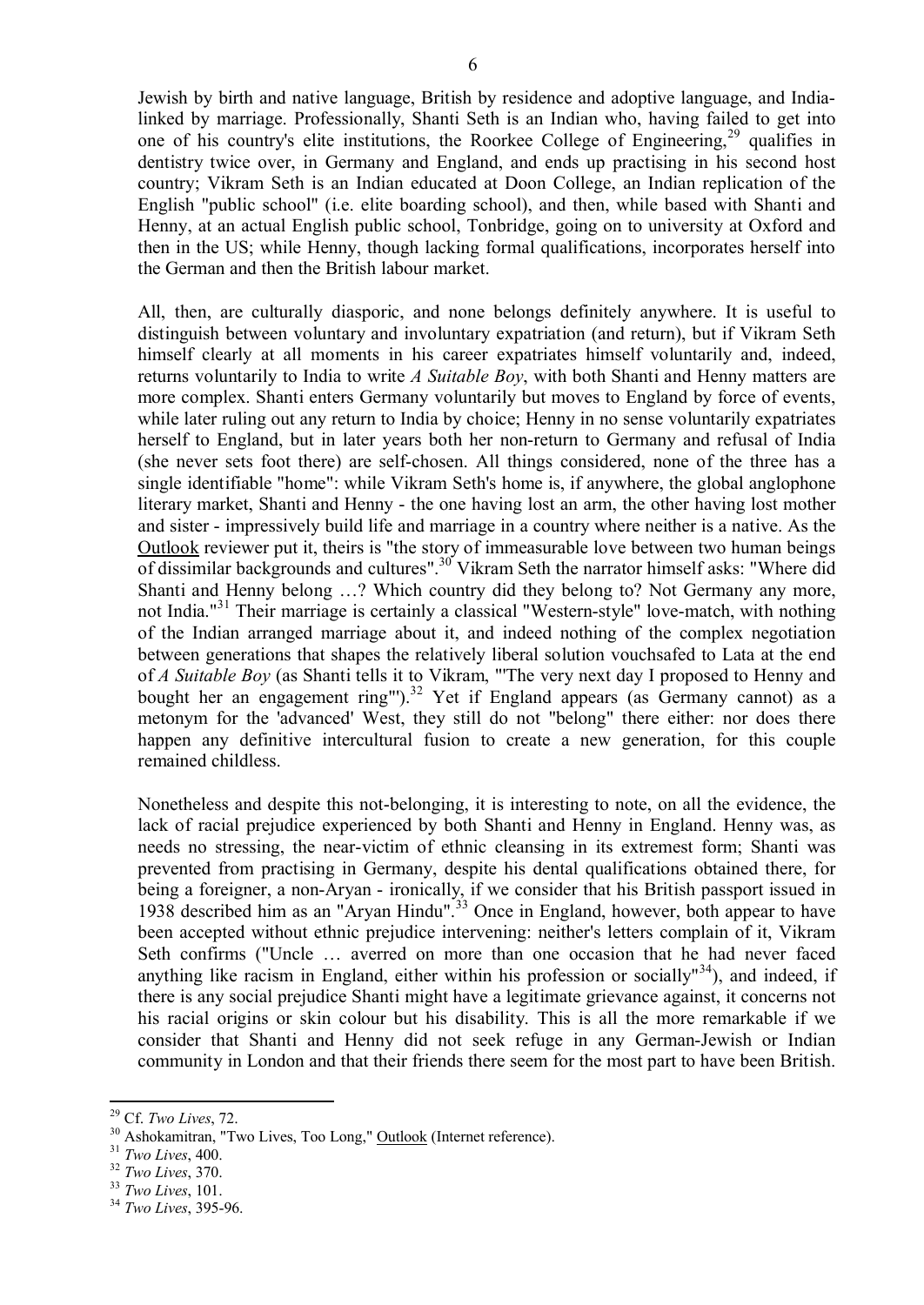Vikram Seth, for his part, says he suffered from only minor racial abuse as a schoolboy in London, though adding that in the 1980s his brother Shantum, then in England to study, had a rougher time.<sup>35</sup> All in all, the world Shanti and Henny made for themselves in England seems in many ways a model of productive multiculturalism.

The multicultural and the multilingual go hand in hand, as Vikram Seth has amply shown in the pages of *A Suitable Boy* (in that novel, Hindi, Bengali, Urdu and English interact, affirming a multilingual identity for India that parallels and underpins the multicultural, secularist conformation of the Nehruvian polity). <sup>36</sup> The world of *Two Lives* is resolutely bilingual: Shanti and Henny are both equally at ease in English and German, using the former to operate in public and the latter as their preferred medium of communication with each other. It is true that both lose certain language skills over time: Shanti was at one point trilingual but "over the years lost his ability to speak Hindi, the language in which he would have felt most at ease for the first two decades of his life"; Henny in later years "still spoke [and wrote] German but read no German books."<sup>37</sup> Vikram Seth is more actively multilingual. He is in fact fluent in four languages - Hindi, English, German and Chinese. In *Two Lives*, his Hindi enters only marginally into play, but he nonetheless tells us it is his first language: "When I began to speak, Amma [his grandmother] insisted that it be in Hindi and only in Hindi. She herself was perfectly bilingual, but had decided that I would get more than enough English in England."<sup>38</sup> Curiously, if Vikram has to learn German in England for academic reasons (to get into Oxford), Shanti has a parallel experience in Germany with Latin (as a compulsory subject in his dentistry course). Both Seths learn German thoroughly enough to understand, speak, read and write it, and, notably, Vikram's reading knowledge of that language is a crucial factor in making this book possible at all. In parallel, Henny's English becomes good enough to enable her too to deploy all four skills (understanding, speaking, reading and writing) with comfort. Bilingualism, which we may view as metonymic of an open-ended multilingualism, thus appears as an integral part of Vikram Seth's universe.

Little of this book is actually set in India, though both Shanti and Vikram remain in different ways umbilically attached to their Indian extended family. Located as it is in two key European countries, *Two Lives* could indeed be read - if we extrapolate from Silvia Albertazzi's hint regarding *An Equal Music* - as an interesting case of "Occidentalism." This seems, certainly, a more useful avenue of exploration than Roshan Lall's rather reductive claim that "this book could easily have been written by a European." The Western world (including the inheritance of World War II and the Shoah) is interpreted for our times through Eastern (Indian) eyes: Vikram Seth, anglicised and americanised though he may seem, remains attached - through Asian family values, his continued knowledge of Hindi and his authorship of *A Suitable Boy* - to a vantage point on Western history which may be the outcome of hybridation, but is not and cannot be Western or European. All this takes on added significance with India's new-found protagonism on the world stage in the epoch of globalisation.

## IV

<sup>&</sup>lt;sup>35</sup> Of his own experience, Seth states: "There were a few taunts late at night on the tube when I was with a white girl, some muttered comments about 'you people', but by and large, in Tonbridge, Oxford and the parts of London I saw as a student, the atmosphere, if anything, was intolerant of intolerance" (*Two Lives*, 394). This certainly does not compare with some of the semi-autobiographical experiences of Indians in London recounted by Salman Rushdie in the final story of *East, West*, or Amitav Ghosh in *The Shadow Lines*.

<sup>&</sup>lt;sup>36</sup> For a discussion of these issues in Seth's earlier book, see my own essay (Rollason, "On Some Aspects of Language in Vikram Seth's *A Suitable Boy*").

<sup>37</sup> *Two Lives*, 401.

<sup>38</sup> *Two Lives,* 5.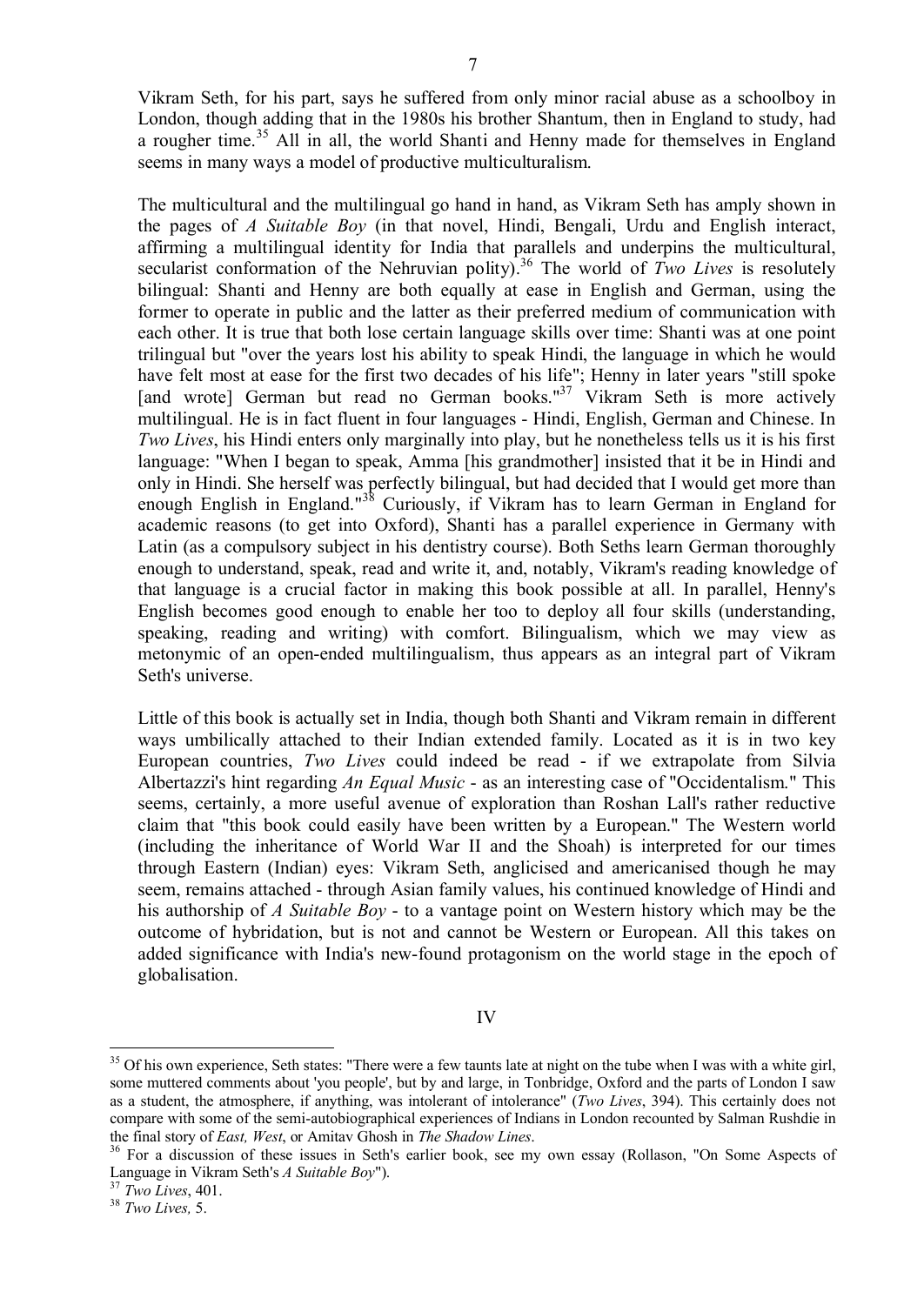*Two Lives*, in view of all the above, is most certainly history - individual, family, group, diasporic, local and global history - but it is also text: indeed, it raises a set of vital questions concerning history as text and text as history. The first and most obvious aspect here is its relation to Vikram Seth's own textual corpus, and mostly, though not exclusively, to *A Suitable Boy*. Some, even many, readers and critics will have read *Two Lives* as, among other things, a fount of source material for the earlier book; equally, reading Two Lives is liable to alter the perception and understanding of *A Suitable Boy*. Seth himself indicates at several points in *Two Lives* that, at least to some extent, his possessive, hypermaternal grandmother Chanda "is" the widowed Mrs Rupa Mehra, his grandfather Raj, the railway engineer cut off in his prime, "is" her much-lamented husband<sup>39</sup> and his father Prem, a supervisor at the Bata shoe factory, "is" Haresh, Lata's "suitable boy." Indeed, Seth actually describes his father as "the suitable boy he more than proved to be."<sup>40</sup> Lata herself, however, can on Seth's own terms only be partly identified with his mother, given their very different careers (Lata is content to work as a teacher, Leila Seth aimed far higher and became a high court judge). Critics wedded to the "death of the author" school will doubtless object to such *roman à clef* readings as naive and intentionist, and it would indeed be superficial to reduce *A Suitable Boy* to a set of purely biographical determinants. However, Seth's explicit references to one text in the course of another objectively constitute an intertextual relation that cannot just be wished away (even less so if we recall that such crucial themes as multilingualism, multiculturalism and tolerance versus bigotry are very much common to both). From now on, *Two Lives* will be a conditioning factor for the reading of *A Suitable Boy*, and vice versa. Indeed, the explicit references to the fiction of *A Suitable Boy* and its (partial) grounding in fact should induce the reader to reflect on the shared textual nature of both these books of Seth's, and consequently ask how far the "real" history of *Two Lives* should also be considered a textual construction made in language, rather than an unmediated "slice of life."

With this in mind, we may now propose a closer examination of *Two Lives* as text (or texture). A distinctive feature of Seth's book is that it replicates large amounts of its source material in the form of - to adapt a term from applied linguistics - "realia" (here, textual objects already existing in the material world prior to the text in which they are included). The narrative in Vikram Seth's own voice is interspersed with the texts of substantial numbers of letters and other original documents. Many of these texts are complete, though others are given only in part. It needs, though, to be stressed that, while some of these documents are in English, the majority are translations, done by the polyglot Vikram Seth himself, from the German. The documents' status as realia is, in some important cases, reinforced on the graphic level by inclusion of the (English or German) originals in photographic form in the illustrations.

V

The very strong documentary character of *Two Lives* raises certain issues of documentation ethics that are, self-evidently, particularly acute in view of the highly sensitive nature of much of the German part of the subject-matter. Dora Sales Salvador, writing on documentation and its ethical aspect, reminds us that this activity is one of those "ejercicios críticos de responsabilidad, que nos sitúan conscientemente 'en el mundo'" ("critical exercises of responsibility, which situate us consciously 'in the world'").<sup>41</sup> In other words, documentation - the searching-out and management of information, considered as a material practice - is never neutral, and Vikram Seth's act of documenting his relatives' lives, their

<sup>39</sup> See *Two Lives*, 68-69.

<sup>40</sup> *Two Lives*, 137.

<sup>41</sup> Dora Sales Salvador, "Didáctica de la documentación," 605.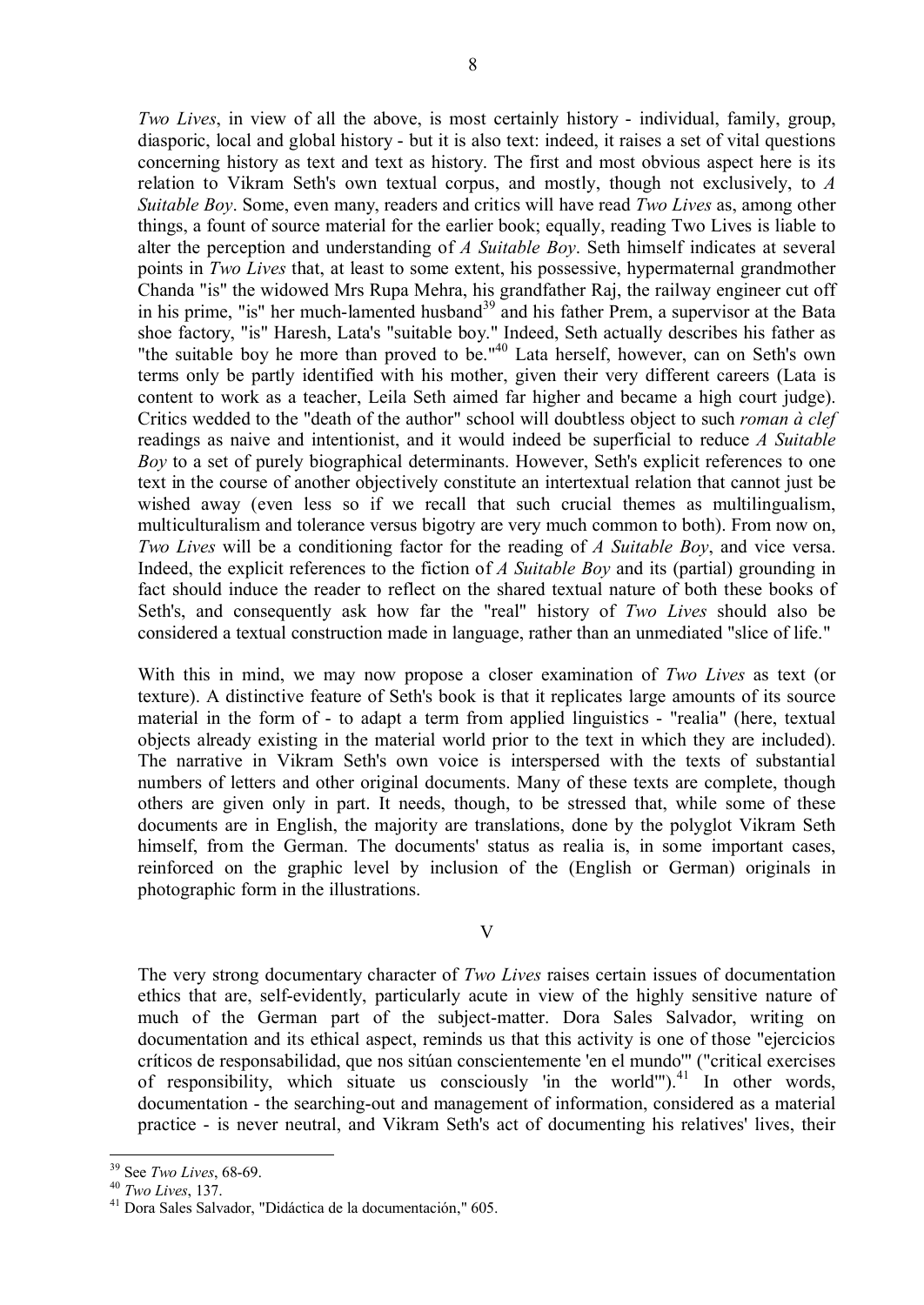"history writ little" - selecting, adapting, translating and interpreting the textual evidence - is also an act of situating himself and them in the world according to certain ethical parameters, arguably implicit in the words we have quoted above from him in conjunction with George Eliot. In view of the historical events concerned, his responsibility is clearly to reproduce/translate the texts as accurately and completely as possible - and where, indeed, he does compress or omit he does usually give justifications. In one notable instance, Seth changes the name of one of Henny's correspondents, apparently for reasons of tact in relation to a possible lesbian interest (if only from Henny's friend's side). <sup>42</sup> Details like this should remind us that documentary reproduction has its limits and should not be seen as 100% objective.

Certainly, Vikram Seth's own responsibility of accuracy is especially acute in the context not only of documentation but of translation, since he is translating much of the material neither into nor out of his native language, but into his second language (English) from a third one (German). Meanwhile, his final English text offers a deceptive homogeneity on its surface, for it is in reality a macaronic document which alternates translated material with original-English commentary. This part-translatedness should remind the reader that we are dealing with a textual construct, an object made in and through history: this is in no way to deny the objective nature of the historical facts related, but, rather, to recall the necessary role of language and interpretation in mediating and, therefore, constituting historical fact itself.

The alternation of quotation and commentary in *Two Lives* suggests a revealing parallel with one of the greatest books of the twentieth century, Walter Benjamin's *The Arcades Project*, which has a structure that is curiously comparable to Seth's.<sup>43</sup> Benjamin's epic, unfinished study of nineteenth-century Paris is made up of a long sequence of what can only be called fragments, albeit interconnected and organised according to a master plan. A large part of his text actually consists of blocks of quotations from other writers, mostly from the nineteenth century, in French or sometimes in German; these quotations, generally brief, are arranged in sections, and are interspersed throughout with segments of critical commentary in German, again for the most part brief, by Benjamin himself. Benjamin's book is bilingual (German/French) and thus another kind of macaronic text: if Seth alternates German-to-English translation with English-original commentary, Benjamin alternates original texts in (mostly) French with commentary in German. Benjamin's book appears on the page in two languages and is thus visibly discontinuous; Seth's alternates original and translated text and thus conceals its heterogeneity. Curiously, the French translation of Benjamin's book, which of course keeps the French-language quotations as they were, comes out resembling *Two Lives*, as an instance of deceptive surface homogeneity. We should here also recall that Benjamin was a German Jew who died seeking the same refuge that Henny Caro successfully found (and her mother and sister did not). Benjamin breathed his last on the night of 25 September 1940 at Portbou, on the Spanish side of the border with France, after being held back at the frontier by the Spanish police. In a strange and riveting synchronicity, the first name of the woman who, accompanied by her young son, guided Walter Benjamin across the Pyrenees (and later paid for his burial, "as if" a Christian, in Portbou cemetery), Frau Gurland, was ... Henny.<sup>44</sup>.

<sup>42</sup> *Two Lives*, 359.

<sup>43</sup> For an extended discussion of *The Arcades Project*, see my own study (Rollason, "The Passageways of Paris").

<sup>44</sup> See Heinemann, "Liza Fittko: La fuite de Walter Benjamin," 160. For the circumstances of Benjamin's death, see Rollason, "Border Crossing, Resting Place."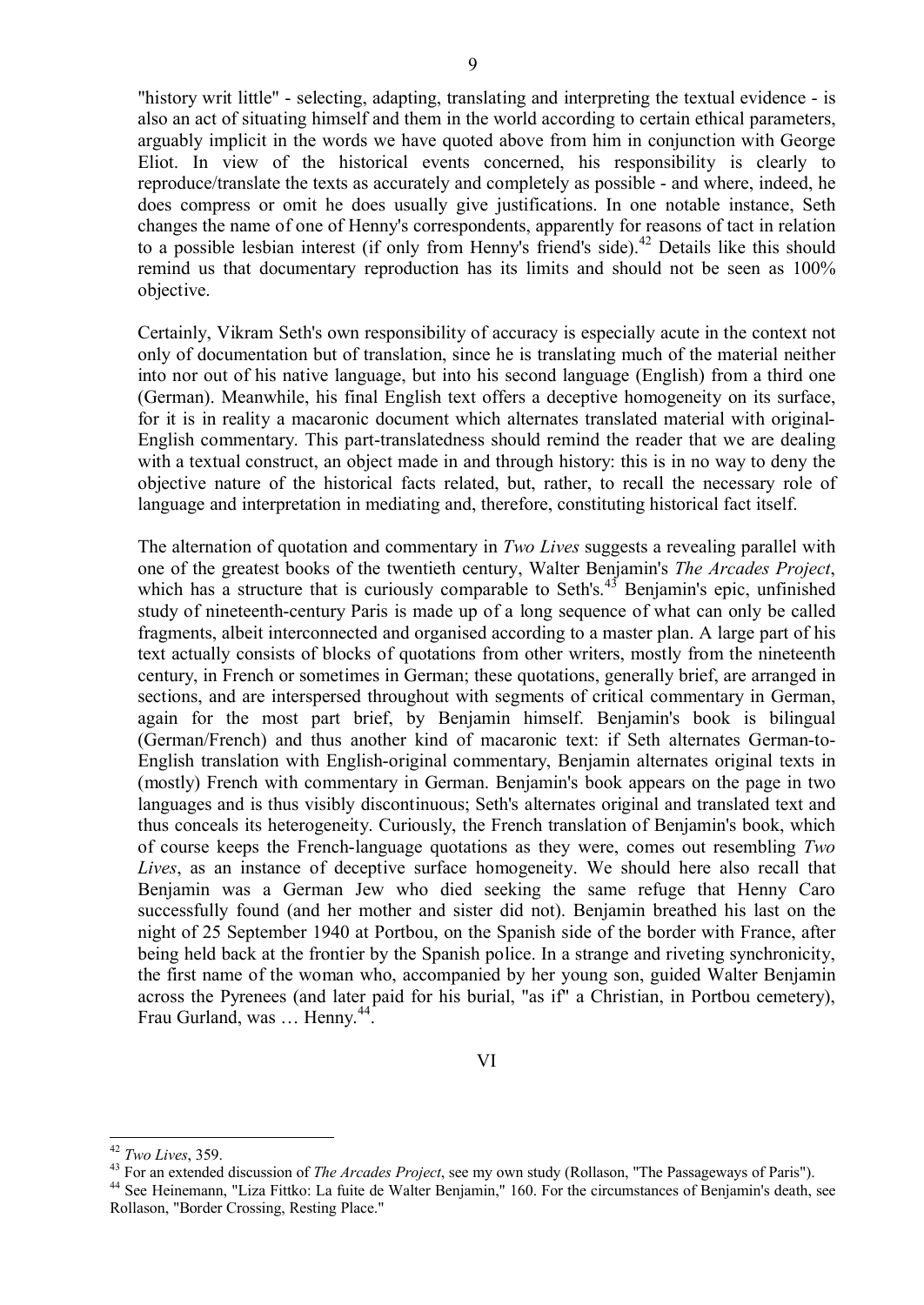The parallel with Benjamin may surprise, but, like a lightning flash, it illuminates both *Two Lives*' status as a construct in language and its complex relationship with history. Lit up by that same flash, we may close this study by considering what new doors Seth's book opens. Where, finally, should we position this highly unusual text? Where is Seth writing it from? How "European" is it in fact - or, alternatively, how "Indian," or, indeed, how "postcolonial'? How far is there a tension between Shanti and Henny's "history writ little" and Vikram Seth's own fame and fortune? Edward Said declared at the end of his *Culture and Imperialism*:

No one today is purely *one* thing. Labels like Indian, or woman, or Muslim, or American are purely starting-points, which if followed into actual experience are quickly left behind. Imperialism consolidated the mixture of cultures and identities on a global scale. But its worst and most paradoxical gift was to allow people to believe that they were only, mainly, exclusively, white, or black, or Western, or Oriental. Yet just as human beings make their history, they also make their cultures and ethnic identities. No one can deny the persisting continuities of long traditions, sustained habitations, national languages, and cultural geographies, but there seems no reason except fear and prejudice to keep insisting on their separation and distinctiveness, as if that was all human life was about. Survival is, in fact, about the connections between things; in [T.S.] Eliot's phrase, reality cannot be deprived of the "other echoes [that] inhabit the garden.".<sup>45</sup>

Vikram Seth's *A Suitable Boy* and *Two Lives* can be seen as works of literature that echo Said's theoretical position, affirming the vital need for coexistence and understanding between individuals and peoples, in a world where to define oneself exclusively as "*one*  thing" may lead to disaster. Seth closes *Two Lives* with a brief reflection which we may fairly juxtapose with Said: "May we not be as foolish as we are almost bound to be. If we cannot eschew hatred, at least let us eschew group hatred. May we see that we could have been born as each other.<sup>"46</sup> Seth's book, with its tale of human dialogue across cultural barriers, corroborates Said's notion of "other echoes."

In view of all this, is Vikram Seth the writer, if certainly not '*one* thing', still more 'some things' than others? A tentative answer is that Seth's perspective is increasingly that of a globalised Indian, viewing the modern world through a prism that may be multicoloured but is, ultimately, made in Asia. His first book, the tale of an Indian in China, today seems uncannily predictive of current geopolitical and economic trends, with the twin ascent of India and China now a key theme of the emerging century. By now, he clearly feels entitled to interpret the West, to both Western and Eastern readers, with a confidence and authority that betoken an Asia and an India that no longer consider themselves subordinate. Indeed, given the by now established worldwide prestige of Indian Writing in English's leading exponents, it seems reasonable to argue that this book, with the extraordinary advances it secured its author, has been written from the beginning from a position of power in the global cultural hierarchy. *Two Lives*, like Seth's own *An Equal Music* before it or, more recently, Anita Desai's novel of Mexico *The Zigzag Way*, <sup>47</sup> may, provocatively, be read a harbinger of what may become a major wave of Indian and Asian globalised literature. Indeed, it may point the way to a new kind of Indian Writing in English, perceiving itself, and perceived, no longer as third-world, subaltern or even postcolonial writing, but as a literature of global protagonism.

<sup>45</sup> Said, *Culture and Imperialism*, 407. The T.S. Eliot quotation is from "Burnt Norton." the first poem in his *Four Quartets*.

<sup>46</sup> *Two Lives*, 499.

<sup>47</sup> The India-Europe encounter in the post-Independence era was explored as early as 1960 by Raja Rao in *The Serpent and the Rope*, with its complex intercultural criss-crossing between India, France and England. Today, however, the likes of Seth and Desai have the global economy on their side.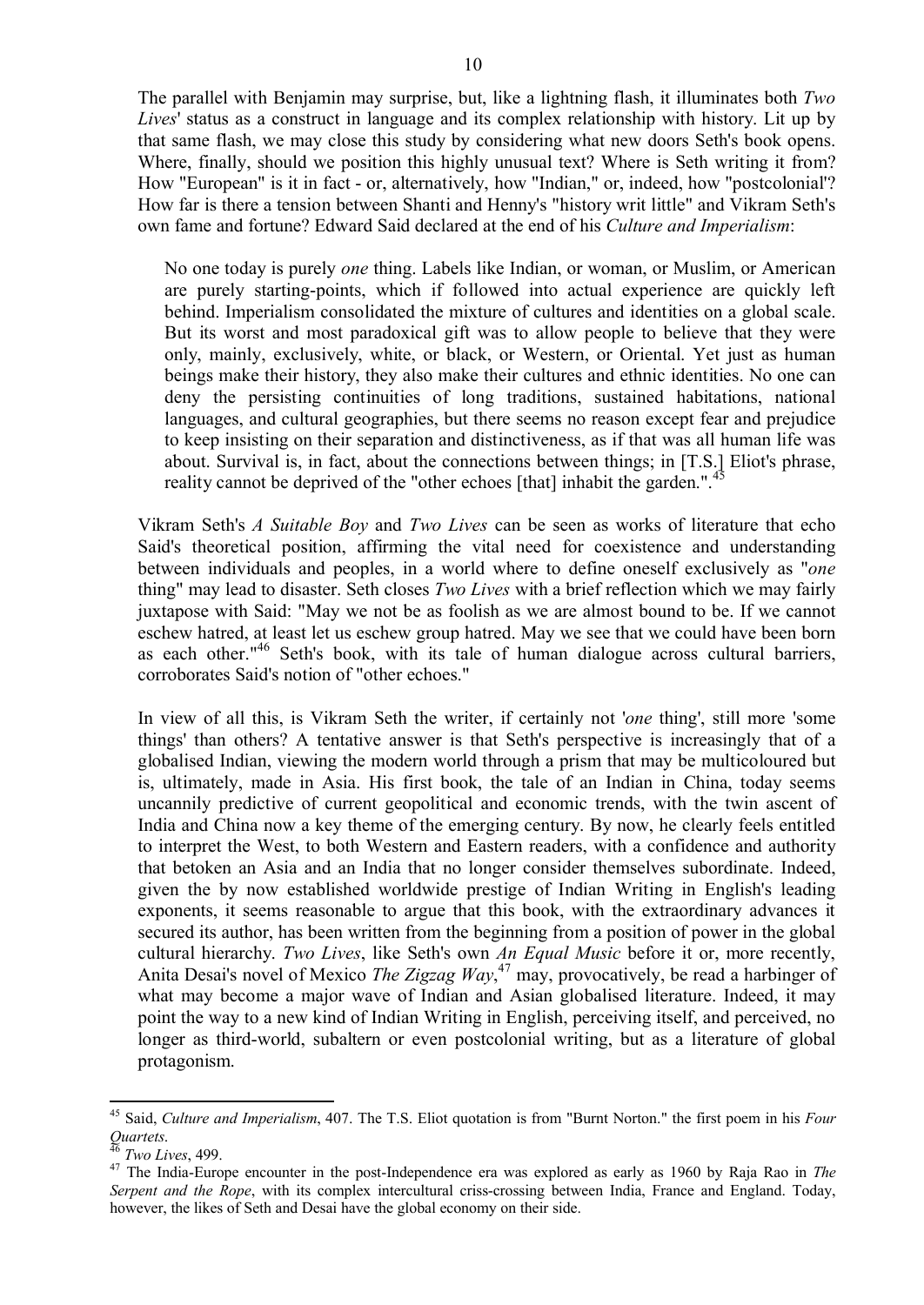(unsigned). "Branches entwined." Rev. of *Two Lives*. The Economist, 24-30 September 2005, 101; <www.economist.com/books/displayStory.cfm?story\_id=3D4423598>.

(unsigned). "In pursuit of Vikram Seth" [report of presentation of *Two Lives*, Bangalore, 15

October 2005]. Rediffmail website (India), 17 October 2005; <www.rediffmail.com>.

Albertazzi, Silvia. "An equal music, an alien world: postcolonial literature and the representation of European culture," European Review, Vol. 13, No. 1, 2005, 103-13.

Ashokamitran (J. Tyagarajan), "Two Lives, Too Long." Rev. of *Two Lives*. Outlook, 24 October

2005; <http://outlookindia.com/full.asp?fodname=20051024&fname=VikramSeth&sid=2>.

Benjamin, Walter. *The Arcades Project* [written 1927-40, published 1982]. Translated by

Howard Eiland and Kevin McLaughlin. Cambridge, Mass.: Harvard University Press, 1999.

Desai, Anita. *Baumgartner's Bombay*. London: Heinemann, 1998.

Desai, Anita. *The Zigzag Way*. London: Chatto & Windus, 2004.

Dylan. Bob. *Chronicles Volume One*. London: Simon & Schuster, 2004.

Eliot, George. *Middlemarch*. 1872. Harmondsworth: Penguin (Penguin Popular Classics), 1994.

Eliot, T.S. *Four Quartets*. 1935-1942. In *The Complete Poems and Plays*. London: Faber and Faber, 1969.

Freud, Sigmund. *An Autobiographical Study* [*Selbstdarstellung*]. 1925. In *Historical and* 

*Expository Works on Psychoanalysis* (Pelican Freud Library Vol. 15), trans. James Strachey et al., ed. Albert Dickson. Harmondsworth: Penguin, 1986, 185-259.

Ghosh, Amitav. *The Shadow Lines*. 1988. New Delhi: Ravi Dayal, 2001.

Ghosh, Amitav. *In An Antique Land*. 1992. New York: Vintage, 1994.

Ghosh, Amitav. *The Glass Palace*. London: Harper Collins, 2000.

Heinemann, Richard. "Lisa Fittko: la fuite de Walter Benjamin" [interview]. In Ingrid Scheurmann and Konrad Scheurmann, eds., *Pour Walter Benjamin: Documents, essais et un projet,* trans. Nicole Casanova and Olivier Mannoni, Bonn: AsKI and Inter Nationes, 1994 [French version of *Für Walter Benjamin,* 1992], 147-162.

Martín Lucas, Belén. "North American Native Autobiographies and Latin American 'Testimonios".' In Juan E. Tazón Salces and Isabel Carrera Suárez, eds., 2005, *Post/Imperial Encounters: Anglo-Hispanic Cultural Relations*, Amsterdam and New York: Rodopi, 2005, 119- 135.

Morrison, Donald. "A Family Affair." Rev. of *Two Lives*. Time (Europe edn.), 19 Sept 2005, 52;  $\langle$ www.time.com/time/europe/magazine/article/0,13005,901050919-110352=3,00.html>.

Nair, Uma. "*Two Lives* has passion and panache, but no prose." Rev. of *Two Lives*. Newzin (online magazine), 12 October 2005;  $\langle$ www.newz.in/2005/large35-insight-

Two+Lives+passion+panache+prose-status-1-newsID-41642.html>.

Navarro Tejero, Antonia. "Telling (Her)Story: An Overview of Subaltern Studies," in Silvia Caporale Bizzini (ed.), Alicante (Spain): University of Alicante, *Writing, Memoirs, Autobiography and History*, 2004, 85-96.

Ondaatje, Michael. *The English Patient*. London: Bloomsbury Press, 1992; new edn., 1997. Orwell, George. *Down and Out in Paris and London*. 1933. Harmondsworth: Penguin, 1940. Orwell, George. *Homage to Catalonia*. 1938. Harmondsworth: Penguin, 1989.

Rao, Raja. *The Serpent and the Rope*. London: John Murray, 1960.

Rollason, Christopher. "On Some Aspects of Language in Vikram Seth's *A Suitable Boy*," The Atlantic Literary Review (New Delhi), Vol. 3, No. 3, July-September 2002, 69-95; rev. version, '"Swimming in a Sea of Language": Linguistic Aspects of *A Suitable Boy,",* in *Vikram Seth's "A Suitable Boy": An Anthology of Recent Criticism,* ed. Murari Prasad, New Delhi: Pencraft International, 2005, 62-88 and:

<www.doononline.net/pages/info\_features/features\_spotlights/spotlights/seth/seth\_rollason.pdf>. Rollason, Christopher. "Border Crossing, Resting Place: Portbou and Walter Benjamin," Lingua Franca (Brussels), Vol. 5, No. 8, 2002, 4-9; <www.wbenjamin.org/portbou.html>.